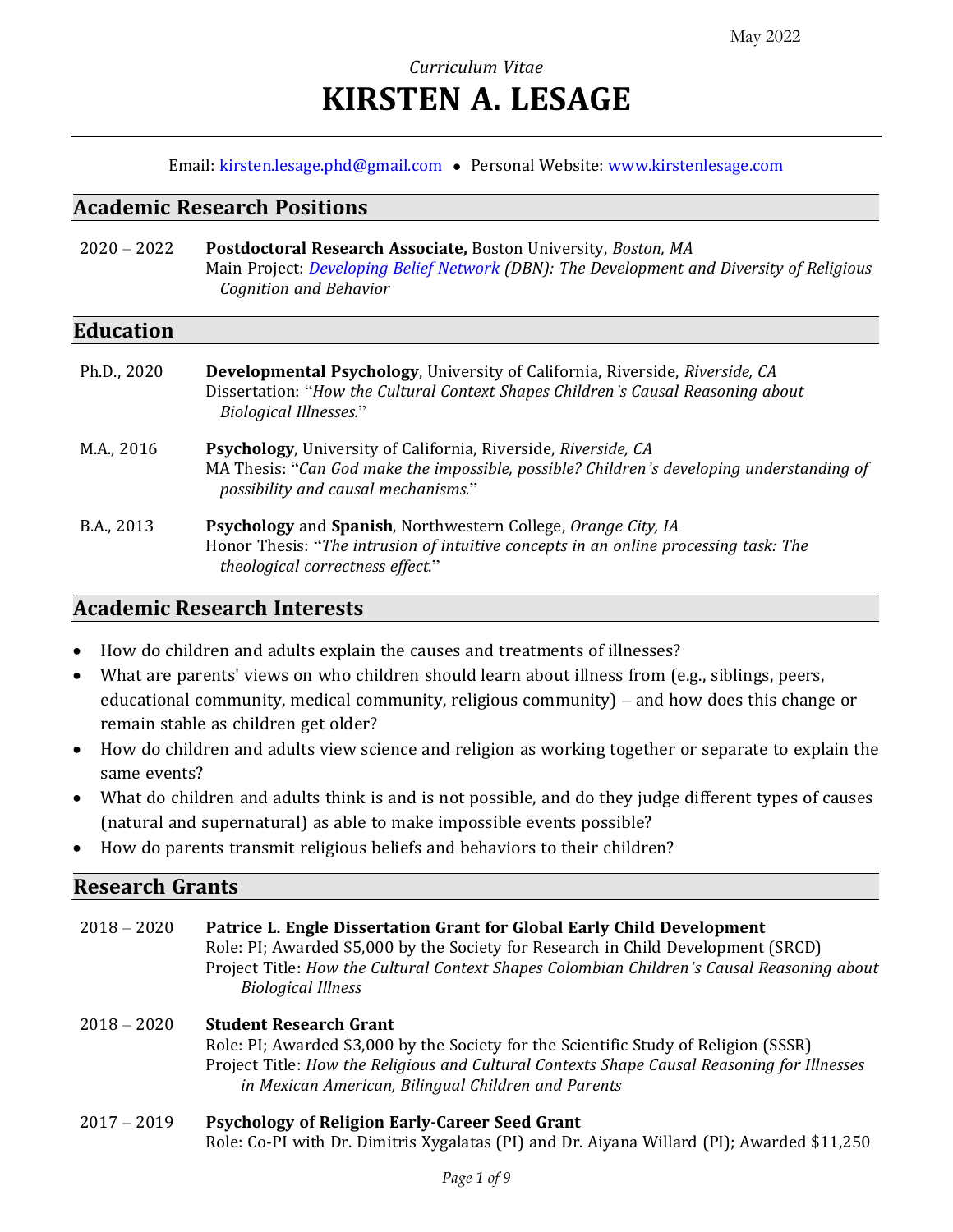by Adam B. Cohen, Kevin Ladd, and Azim Shariff; funded by the John Templeton Foundation

Project Title: *Magic, Religion, and Trust Across Cultures.*

## **Awards, Honors, & Fellowships**

| Travel Grant, International Association for the Psychology of Religion (\$800)  |
|---------------------------------------------------------------------------------|
|                                                                                 |
| Dean's Distinguished Fellowship, University of California, Riverside (\$31,299) |
|                                                                                 |
|                                                                                 |
|                                                                                 |
|                                                                                 |
| Outstanding Graduating Senior Award in Psychology, Northwestern College         |

## **Publications**

## **PEER-REVIEWED JOURNAL ARTICLES**

- 4) **Lesage, K.A.,** & Richert, R.A. (2021). Can God do the impossible? Anthropomorphism and children's certainty that God can make impossible things possible. *Cognitive Development, 58*, 101034. doi: 10.1016/j.cogdev.2021.101034
- 3) Richert, R.A., Saide, A.R., **Lesage, K.A.,** & Shaman, N.J. (2017). The role of religious context in children's differentiating between God's mind and human minds. *British Journal of Developmental Psychology, 35*, 37-59*.* doi: 10.1111/bjdp.12160
- 2) Richert, R.A., Shaman, N.J., Saide, A.R., & **Lesage, K.A.** (2016). Folding your hands helps God hear you: Prayer and anthropomorphism in parents and children. *Research in the Social Scientific Study of Religion, 27,* 140-157. doi: 10.1163/9789004322035\_010
- 1) Shaman, N.J., Saide, A.R., **Lesage, K.A.**, & Richert, R.A. (2016). Who cares if I stand on my head when I pray? Social cognition and ritual inflexibility in preschoolers. *Research in the Social Scientific Study of Religion, 27*, 122-139. doi: 10.1163/9789004322035\_009

## **BOOK CHAPTERS**

- 3) Richert, R.A., Weisman, K., **Lesage, K.A.,** Ghossainy, M.E., Reyes-Jaquez, B., & Corriveau, K. H. (2022, In-Press). Belief, culture, & development: Insights from studying the development of religious beliefs and behaviors. Invited chapter to appear in *Advances in Child Development and Behavior*. doi: 10.1016/bs.acdb.2021.11.002.
- 2) Richert, R.A., & **Lesage, K.A.** (2022, In-Press). The nature of humans. Invited chapter to appear in J. Barrett (Ed.), *The Oxford handbook of cognitive science of religion*. Oxford, UK: Oxford University Press.
- 1) Richert, R.A., & **Lesage, K.A.** (2019). Dualism revisited: Body vs. mind vs. soul. Invited chapter in D. J. Slone & W. W. McCorkle Jr (Eds.), *The Cognitive Science of Religion: A methodological introduction to key empirical studies*. New York, NY: Bloomsbury Academic.

### **SUBMITTED MANUSCRIPTS UNDER REVIEW**

1) **Lesage, K.A.,** Ghossainy, M.E., Richert, R.A., & Corriveau, K. H. (Invited submission, invited to Revise & Resubmit). Social learning and religion.

## **Organizer of Pre-Conference Workshops**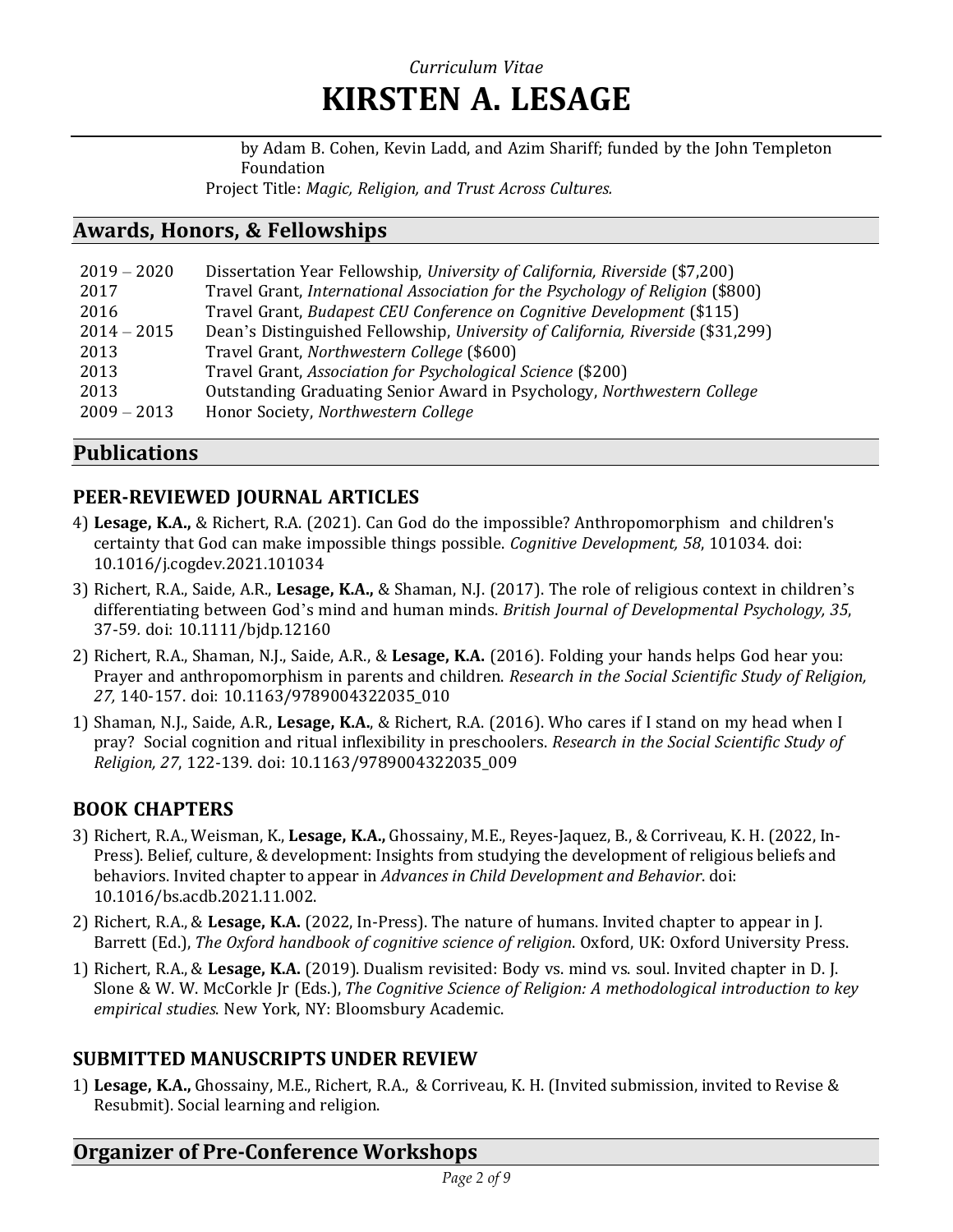1) Weisman, K., **Lesage, K.A.,** Richert, R.A., & Corriveau, K.H. (Co-Organizers). (2022, April). "Theory-Theory Turns Thirty-Something: Reflections and New Directions." Pre-Conference Workshop held at biennial Cognitive Development Society Conference (CDS), *Madison, WI.*

## **Chaired Conference Symposia**

- 2) McLoughlin, N. & **Lesage, K.A.** (Co-Chairs). (2021, March). "The Power of Testimony and Culture in Children's Developing Beliefs about the Invisible and Impossible." Paper symposium presented at biennial Society for Research in Child Development Conference (SRCD), *Virtual.*
- 1) **Lesage, K.A.** (2019, March). "The Emergence of Causal Reasoning and Causal Explanations in Childhood: Diverse Definitions and Methodologies." Paper symposium presented at biennial Society for Research in Child Development Conference (SRCD), *Baltimore, MD.*

## **Peer-Reviewed Oral Presentations**

*Note: underlining denotes undergraduate student trainee*

- 16) **Lesage, K.A.,** & Richert, R.A. (2019, March). *Children's Causal Reasoning and Explanations for Why Improbable and Impossible Events Can/Cannot Occur Across Domains.* Paper presented at biennial Society for Research in Child Development Conference (SRCD), *Baltimore, MD.*
- 15) **Lesage, K.A.,** & Richert, R.A. (2018, October). *Can God make the impossible improbable? Anthropomorphism and children's belief that God can do the impossible.* Paper presented at annual Cultural Evolution Society (CES) Conference, *Tempe, AZ.*
- 14)Villanueva, R.A.M., **Lesage, K.A.,** & Richert, R.A. (2018, May). *Religious and non-religious dating: Who's more satisfied?* Paper presented at UCR Undergraduate Research Symposium, *Riverside, CA*.
- 13) **Lesage, K.A.,** & Richert, R.A. (2018, March). *Can God make an apple taste like pizza? Adults' reasoning about supernatural causality.* Paper presented at annual Society for the Psychology of Religion and Spirituality (SPRS) – APA Division 36 (Psychology of Religion and Spirituality) Conference, *Riverside, CA.*
- 12) **Lesage, K.A.,** & Richert, R.A. (2017, August). *The "naturalness" of supernatural and scientific causal reasoning: A theoretical perspective.* Paper presented at biennial International Association for the Psychology of Religion (IAPR) Conference, *Hamar, Norway.*
- 11)Edman, L.R.O., Townsend, M., Kundert, C., **Lesage, K.A.,** & Vermeer, J. (2017, August). *Mentalizing, prayer experience, and agentic evil: Cross-cultural evidence.* Paper presented at biennial International Association for the Psychology of Religion (IAPR) Conference, *Hamar, Norway.*
- 10) **Lesage, K.A.,** & Richert, R.A. (2017, May). *Developmental differences in the efficacy of supernatural causality: What can God make possible?* Paper presented at annual Association for Psychological Science (APS) Conference, *Boston, MA.*
- 9) Edman, L.R.O., Sietstra, C., & **Lesage, K.A.** (2016, October). *Theory of mind, divine intimacy, and the experience of agentic evil.* Paper presented at annual Society for the Scientific Study of Religion (SSSR) Conference, *Atlanta, GA.*
- 8) Shaman, N.J., Saide, A.R., **Lesage, K.A** & Richert, R.A. (2016, March). *Parental influences on children's concepts of God.* Paper presented at American Psychological Association (APA) – Division 36 (Psychology of Religion and Spirituality) Mid-Year Conference, *Brooklyn, NY*.
- 7) Richert, R.A., Shaman, N.J., Saide, A.R., & **Lesage, K.A.** (2015, October). *Prayer structures God concepts in Christian, Muslim, and Religiously Non-Affiliated children.* Paper presented at biennial Cognitive Development Society (CDS) Conference, *Columbus, OH.*
- 6) Richert, R.A., Shaman, N.J., Saide, A.R., & **Lesage, K.A.** (2014, November). *Concepts of God and prayer in*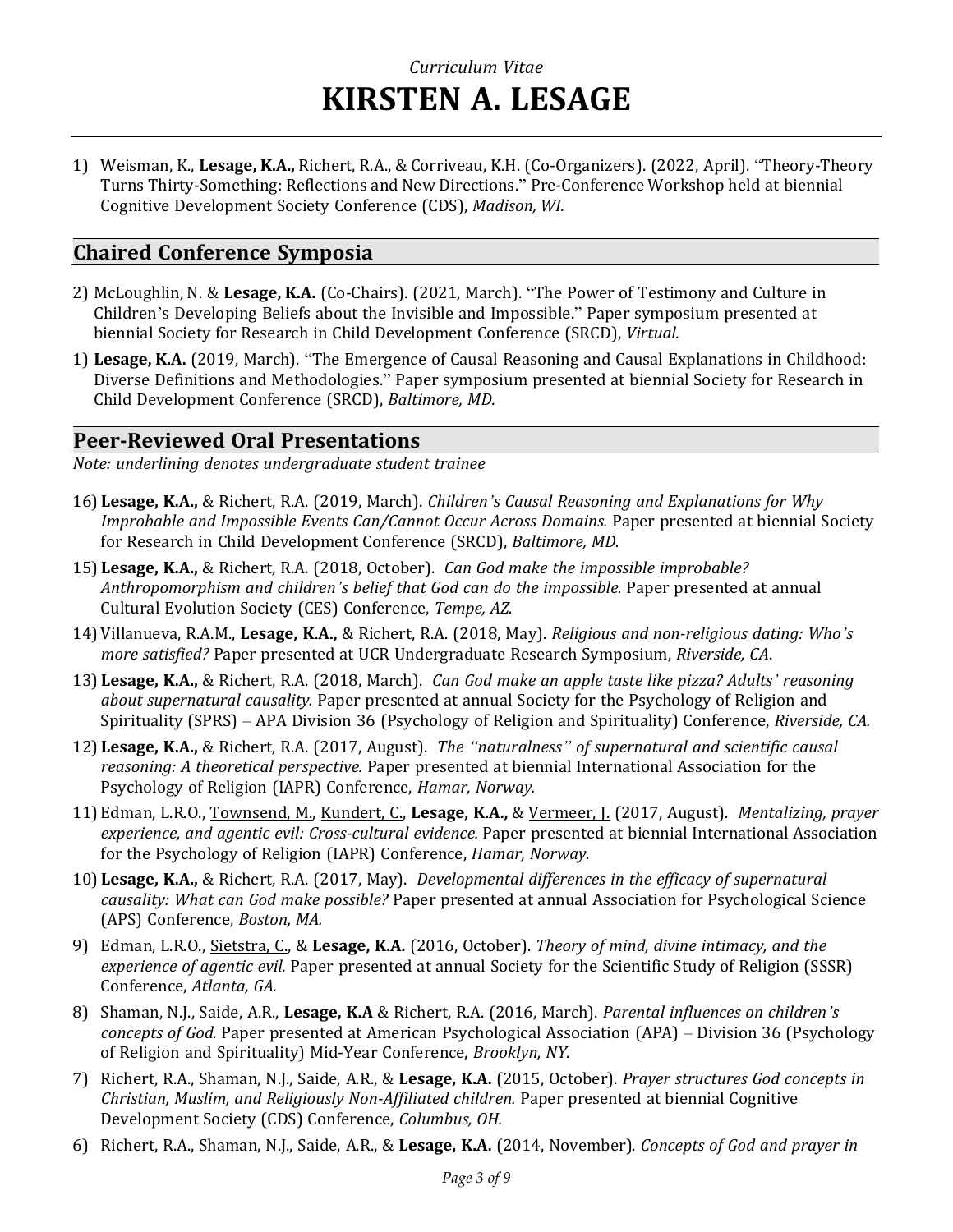*Christian and Muslim children.* Paper presented an annual American Academy of Religion (AAR) Conference, *San Diego, CA.*

- 5) **McConnel** (**Lesage), K.A.,** & Edman, L.R.O. (2013, November). *The relationship between practiced naturalness and theological correctness*. Paper presented at annual Society for the Scientific Study of Religion (SSSR) Conference, *Boston, MA.*
- 4) Edman, L.R.O., & **McConnel** (**Lesage), K.A.** (2013, November). *The counterintuitiveness of theological concepts: The purpose of atonement, God's power and providence, and God's knowledge.* Paper presented at annual Society for the Scientific Study of Religion (SSSR) Conference, *Boston, MA.*
- 3) Edman, L.R.O., & **McConnel** (**Lesage), K.A.** (2013, September). *The counterintuitiveness of theological concepts: Current directions.* Paper presented at Cognitive Science of Religion Conference, *Seattle, WA.*
- 2) Edman, L.R.O., Bohr, C., **McConnel** (**Lesage), K.A.,** Maurer, D., Culver, T., Ott, M., Reno, C., Rubel, B., & Thompson, E. (2011, April). *Will power, persistence, and the discrepancy between what one values and how one behaves.* Paper presented at annual Siouxland Social Science Conference, *Yankton, SD.*
- 1) **McConnel** (**Lesage), K.A.** (2013, April). *The intrusion of intuitive concepts on an online processing task: The theological correctness effect (study one).* Paper presented at annual Siouxland Social Science Conference, *Orange City, IA.*

## **Peer-Reviewed Poster Presentations**

*Note: underlining denotes undergraduate student trainee*

- 28) **Lesage, K.A.,** & Richert, R.A. (2019, October). *Mexican American children's explanations for how and why people get sick.* Poster presented at biennial Cognitive Development Society Conference (CDS), *Louisville, KY***.**
- 27)Posada, L.M., **Lesage, K.A.,** Young, A.G., Shtulman, A., & Richert, R.A. (2019, October). *Examining cognitive reflection and executive function in Colombian preschool-aged children and their parents.* Poster presented at biennial Cognitive Development Society Conference (CDS), *Louisville, KY***.**
- 26)Peña, M.C., Trujillo-Hernandez, G., **Lesage, K.A.,** & Richert, R.A. (2019, May). *Cancer vs. cold: Am I old enough to know?* Poster presented at UCR Undergraduate Research Symposium *and* R'PSYCH.
- 25)Rodela, S. L., Desantiago, E.C., **Lesage, K.A.,** & Richert, R.A. (2019, May). *¿Cómo se enferman las personas? Mexican American children's reasoning about the causes of illness?* Poster presented at UCR Undergraduate Research Symposium *and* R'PSYCH.
- 24) Faridi, S, **Lesage, K.A.,** & Richert, R.A. (2019, May). *Does religion help you walk a mile in someone else's shoes?* Poster presented at UCR Undergraduate Research Symposium *and* R'PSYCH.
- 23)Posada, L.M., **Lesage, K.A.,** & Richert, R.A. (2019, April). *How positive and negative emotional views of God relate children's conceptions of supernatural causality.* Poster presented at Western Psychological Association (WPA), *Pasadena, CA*.
- 22) Nelson, E.A., Lesage, K.A., & Richert, R.A. (2019, April). *Theory of Mind and religiosity in adults.* Poster presented at Western Psychological Association (WPA), *Pasadena, CA*.
- 21) Conover, A., **Lesage, K.A.,** & Richert, R.A. (2019, March). *Positive & negative emotional responses to God by age, gender, and religious affiliation.* Poster presented at biennial Society for Research in Child Development Conference (SRCD), *Baltimore, MD.*
- 20) **Lesage, K.A.,** & Richert, R.A. (2018, May). *Does MCI theory fit in within the broader scope of cultural transmission?* Poster presented at Future Directions on the Evolution of Rituals, Beliefs, and Religious Minds Conference and Workshop, *Erice, Sicily, Italy***.**
- 19)Avila, K., Ahmad, K.S., **Lesage, K.A.,** & Richert, R.A. (2018, May). *Do kids really know what it means to be heartless?* Poster presented at UCR Undergraduate Research Symposium, *Riverside, CA*.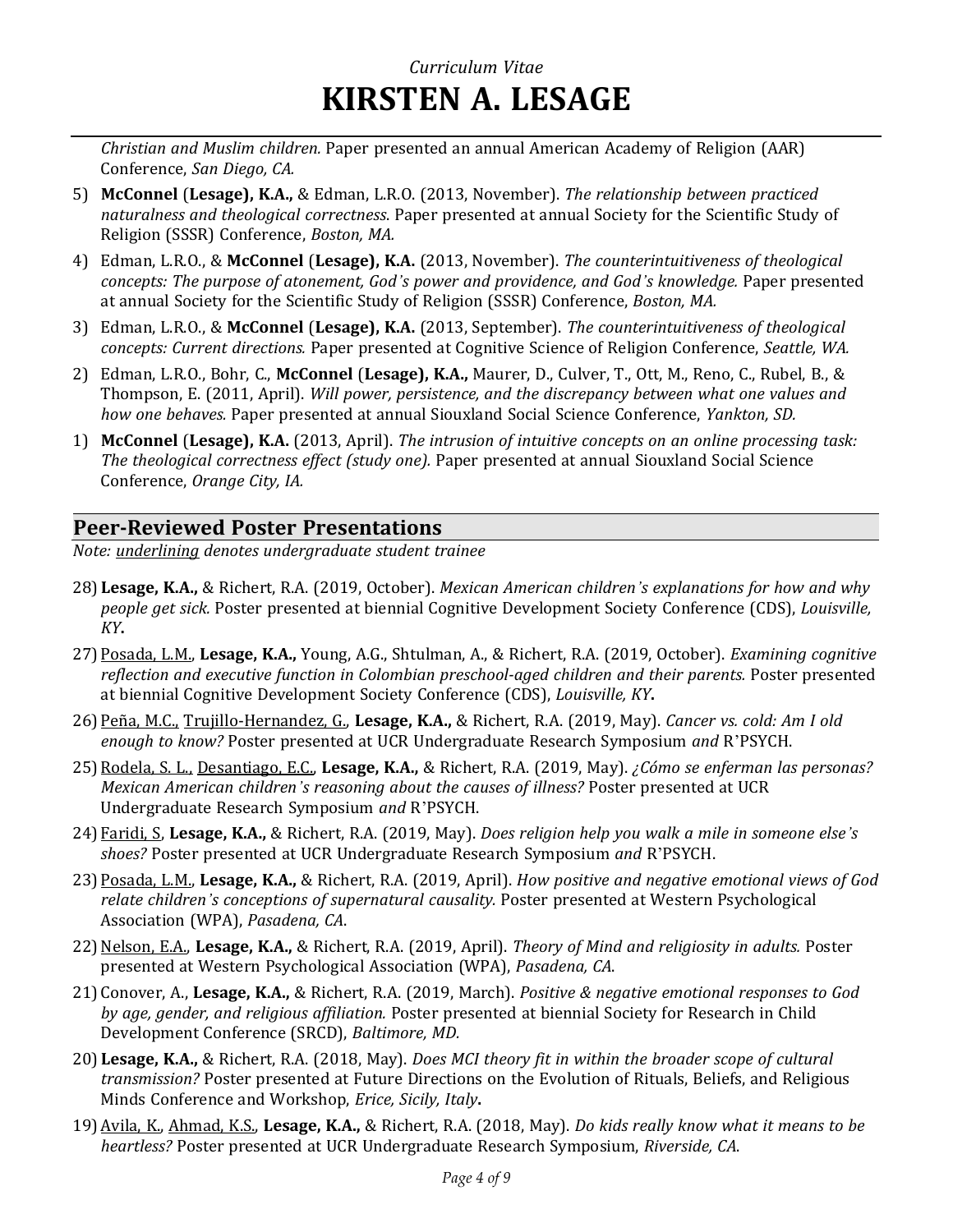- 18)Ghabour, L.T., Patel, S.D., **Lesage, K.A.,** & Richert, R.A. (2018, May). *Would you rather go to the library or a party? Differences between bicultural and monocultural individuals in empathy, communication skills, and socio skills.* Poster presented at UCR Undergraduate Research Symposium, *Riverside, CA*.
- 17)Nelson, E.A., Weimer, M.M., **Lesage, K.A.,** & Richert, R.A. (2018, May). *The Relationship Between Adult Theory of Mind, Religiosity, and Belief in God.* Poster presented at UCR Undergraduate Research Symposium, *Riverside, CA*.
- 16) **Lesage, K.A.,** & Richert, R.A. (2017, October). *The effects of Theory of Mind on children's source monitoring of testimony.* Poster presented at biennial Cognitive Development Society Conference (CDS), *Portland, OR***.**
- 15) **Lesage, K.A.,** Richert, R.A., & Edman, L.R.O. (2017, June). *The relationship between prayer, internal locus of control, and views of God control in Protestants, Catholics, and Muslims.* Poster presented at The Cognition of Belief Conference, *Georgetown University, Washington, DC.*
- 14) Claudio Torres, A.B., Beshay, Y.M., **Lesage, K.A.,** & Richert, R.A. (2017, May). *Children don't cite their sources: Source monitoring in concepts of God.* Poster presented at UCR Undergraduate Research Symposium.
- 13)Posada, L.M., Lopez, J., **Lesage, K.A.,** & Richert, R.A. (2017, May). *A comforting God is almighty: How positive and negative God concepts relate to God making the impossible, possible.* Poster presented at UCR Undergraduate Research Symposium.
- 12) **Lesage, K.A.,** Stream, C.L., Saide, A.R., Shaman, N.J., & Richert, R.A. (2017, March). *The relationship between counterfactual reasoning, religious supernatural causality, and religious exposure.* Poster presented at biennial Society for Research in Child Development Conference (SRCD), *Austin, TX.*
- 11) Shaman, N.J., Saide, A.R., **Lesage. K.A.,** Stream, C.L., & Richert, R.A. (2017, March). Who Can Pray and To Whom Can I Pray? Children's Concept of Prayer and Mental-State Reasoning. Poster presented at biennial Society for Research in Child Development Conference (SRCD), *Austin, TX.*
- 10) Saide, A.R., Shaman, N.J., **Lesage. K.A.,** & Richert, R.A. (2017, March). Children's developing conception of God's reality status: age and religious context factors. Poster presented at biennial Society for Research in Child Development Conference (SRCD), *Austin, TX.*
- 9) **Lesage, K.A.,** Richert, R.A., & Edman, L.R.O. (2017, January). *Do you let Jesus take the wheel? Locus of control and religiosity.* Poster presented at Society for Personality and Social Psychology (SPSP) Pre-Conference of Religion, *San Antonio, TX.*
- 8) Edman, L.R.O., **Lesage, K.A.,** Chambers, H., Kundert, C., Sietstra, C., Townsend, M., Vermeer, J., & Wiggers, T. (2016, May). *Theory of Mind and religiosity: The experience and types of personal prayer.* Poster presented at annual Association for Psychological Science (APS) Conference, *Chicago, IL.*
- 7) Stream, C. L., **Lesage, K.A.,** & Richert, R.A. (2016, April). *The relationship between pretense and children's understanding of possibility.* Poster presented at annual Western Psychological Association (WPA) Conference, *Long Beach, CA.*
- 6) **Lesage, K.A.,** & Richert, R.A. (2016, January). *Mission improbable: Children's possibility judgments of improbable and impossible events across domains.* Poster presented at annual Budapest Central European University Conference on Cognitive Development (BCCCD), *Budapest, Hungary.*
- 5) **Lesage, K.A.,** Shaman, N.J., Saide, A.R., & Richert, R.A. (2015, October). *Developmental differences in children's views of God and the effects of prayer.* Poster presented at biennial Cognitive Development Society Conference (CDS), *Columbus, OH*.
- 4) **Lesage, K.A.,** Saide, A.R., Shaman, N.J., Hirawala, I., & Richert, R.A. (2015, March). *With God, all things are more possible: Differences in possibility judgments of children*. Poster presented at biennial Society for Research in Child Development Conference (SRCD), *Philadelphia, PA.*
- 3) **McConnel** (**Lesage), K.A.,** & Edman, L.R.O. (2013, May). *The theological correctness effect and afterlife*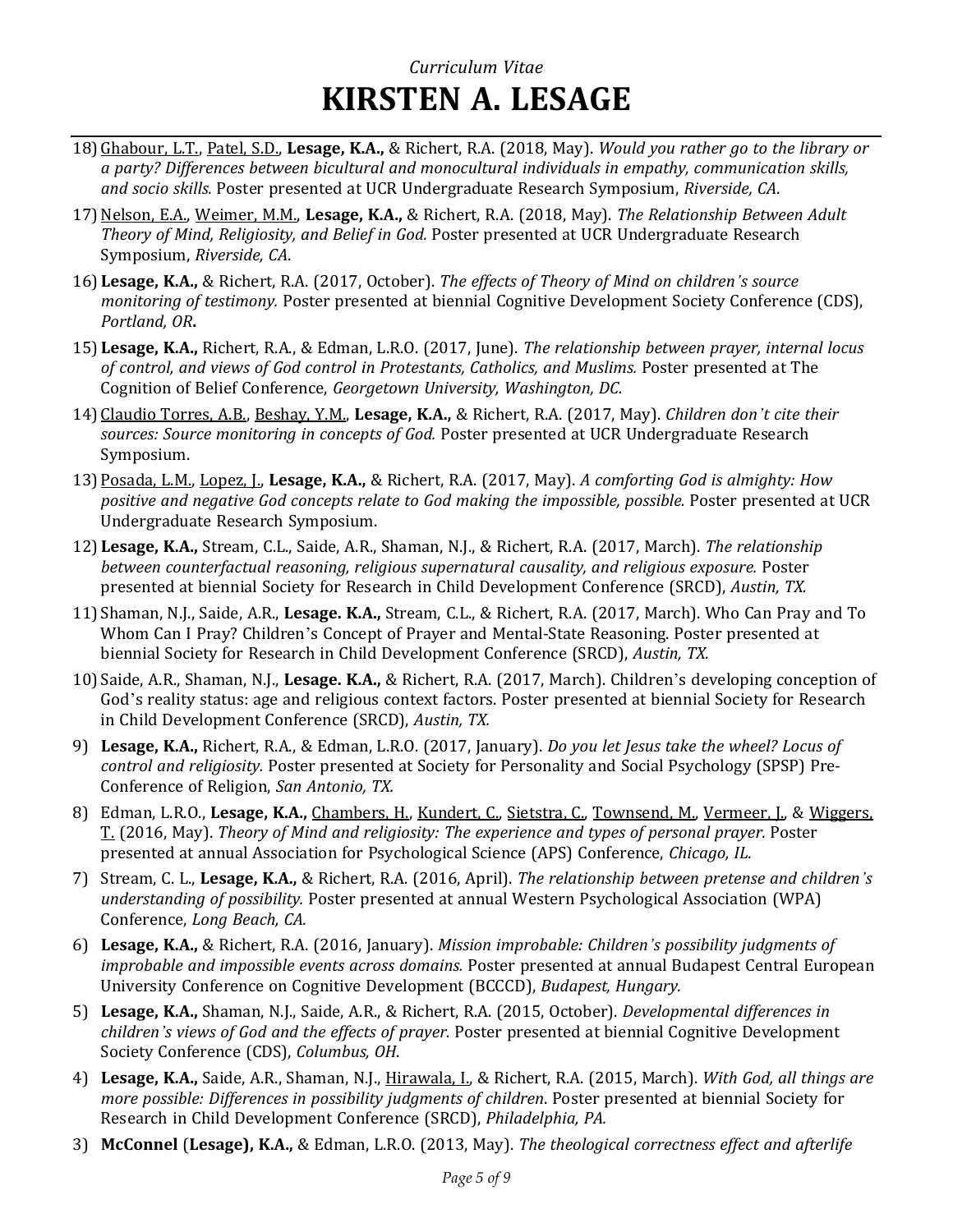*beliefs.* Poster presented at annual Association for Psychological Science (APS) Conference, *Washington D.C.*

- 2) Edman, L.R.O., Maurer, D., **McConnel** (**Lesage), K.A.,** & Rubel, B. (2013, May). *Too weird or just weird enough? The counterintuitiveness of theological concepts.* Poster presented at annual Midwestern Psychological Association (MPA) Conference, *Chicago, IL*.
- 1) **McConnel** (**Lesage), K.A.,** & Edman, L.R.O. (2013, May). *The theological correctness effect in online and offline processing tasks.* Poster presented at annual Midwestern Psychological Association (MPA) Conference, *Chicago, IL*.

## **Invited Academic Talks and Workshops**

| 2022, February  | Virtual Talk, Religion and Spirituality Pre-Conference at Society for Personality and Social<br>Psychology (SPSP).                                                        |
|-----------------|---------------------------------------------------------------------------------------------------------------------------------------------------------------------------|
| 2021, October   | Virtual Workshop, John Templeton Foundation, Scientific Study of Religion Grantee<br>Summit.                                                                              |
| 2021, March     | Virtual Talk, University of Illinois, Urbana-Champaign, Cognitive Psychology Brown Bag.                                                                                   |
| 2020, November  | Virtual Talk, Boston University, Deb Kelemen's Child Cognition Lab.                                                                                                       |
| 2020, October   | Virtual Talk, Boston College, Katie McAuliffe's Cooperation Lab.                                                                                                          |
| 2020, September | Guest Lecture, Boston University, Kathleen Corriveau's grad seminar on Culture,                                                                                           |
|                 | Ethnicity and Race: A Developmental Approach.                                                                                                                             |
| 2019, March     | Flash Talk, 9th Preconference on Religious and Spiritual Development at SRCD.                                                                                             |
| 2017, March     | Flash Talk, 8th Preconference on Religious and Spiritual Development at SRCD.                                                                                             |
| 2016, November  | Guest Lecture, University of California Riverside, Cecelia Cheung's undergrad course on<br>Lifespan Development.                                                          |
| 2016, October   | Early Career Workshop in the Psychology of Religion hosted by the University of<br>California, Irvine. Application accepted by Adam B. Cohen, Kevin Ladd, & Azim Shariff. |
| 2016, January   | Talk, Birkbeck (BBK), University of London, Centre for Brain and Cognitive Development.                                                                                   |

## **Student Advising & Mentorship**

### **AT BOSTON UNIVERSITY**

### **POSTDOCTORAL SUPERVISOR IN THE SOCIAL LEARNING LAB**

2020 – 2022 Primary Supervisor of 12 Undergraduate Research Assistants

1 RA Awarded \$5,400 for BU Undergraduate Research Opportunities Program [\(UROP\)](https://www.bu.edu/urop/about/) for Summer 2021; *Project:* "Parental Autonomy Supportive Behavior and Child Engagement"

### **AT UNIVERSITY OF CALIFORNIA, RIVERSIDE**

### **GRADUATE SUPERVISOR IN THE CHILDHOOD COGNITION LAB**

2014 – 2021 Primary Supervisor of 70 Undergraduate Research Assistants & 7 Paid Research Assistants; *Co-Advised an additional 14 Undergraduate Research Assistants 1+ quarters*

> Average length of time working in the lab was 1.2-years (*Range: 0.3 to 2.6-years*) *65% of RAs worked between 1.0- and 2.6-years in the lab*

*32% of RAs worked between 0.5 and 0.9-years in the lab*

- 1 RA completed an honor thesis
- 2 RAs completed a senior thesis
- 17 RAs completed a year-long research project resulting in a conference presentation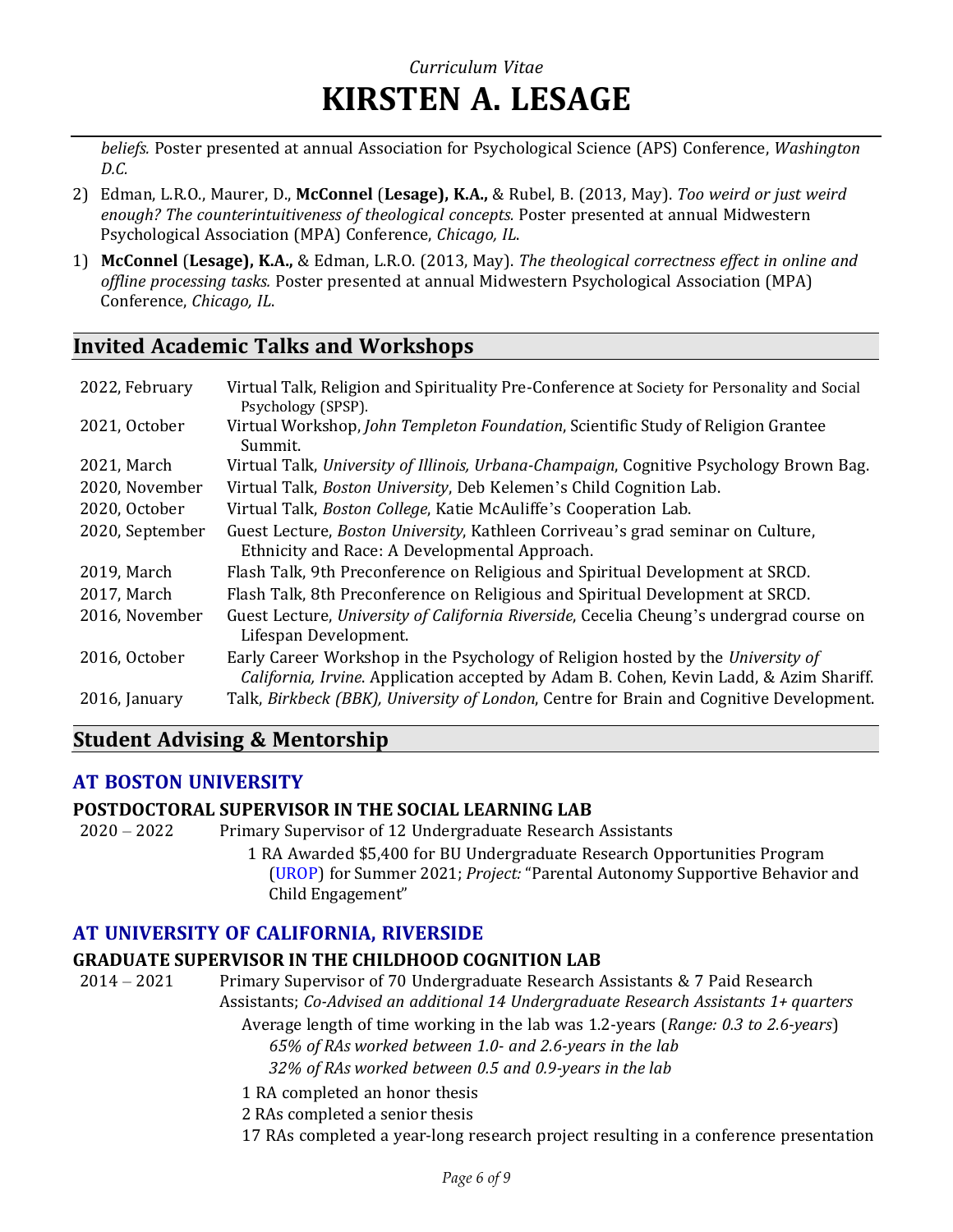## **Graduate Supervisor of Undergraduate Thesis Projects**

| $2019 - 2021$ | <b>Hispanic Parents' Views on Vaccines</b><br>Sarah Panameño, Honor's Thesis, Class of 2021                                                                                        |
|---------------|------------------------------------------------------------------------------------------------------------------------------------------------------------------------------------|
| $2018 - 2020$ | Cognitive Functions Associated with the Temporal Parietal Junction: Theory of<br>Mind, Empathy, Loneliness, and Attention<br>Emily Nelson, Bachelor's Senior Thesis, Class of 2019 |
| $2017 - 2018$ | <b>Religiosity and Satisfaction of Individuals in Romantic Relationships</b><br>Randle Villanueva, Bachelor's Senior Thesis, Class of 2018                                         |
|               | <b>Graduate Supervisor of Undergraduate Research Projects</b><br>Note: * denotes shared first author on project and each author contributed equally                                |
| $2019 - 2020$ | Hispanic Children's Understanding of Biological Phenomena<br>Ashley Marin * & Sarah Panameño *                                                                                     |
| $2018 - 2019$ | <b>Hispanic Children's Explanations for Illness</b><br>Sipriana Rodela * & Elizabeth Desantiago*                                                                                   |
|               | Parents' Approaches to Explaining Illness to Children<br>Maria Peña * & Graciela Trujillo Hernandez *                                                                              |
|               | <b>Empathy and Religiosity in Young Adults</b><br>Saba Faridi                                                                                                                      |
| $2017 - 2018$ | <b>Mentalizing and Religiosity in Young Adults</b><br>Emily Nelson * & Megan Weimer *                                                                                              |
|               | <b>Children's Reasoning about Illness: How Mom Can Get Sick</b><br>Kassandra Avila * & (Khwaja) Sohaib Ahmad *                                                                     |
|               | Bi-Cultural Identity as a Predictor of Empathic Reasoning in Young Adults<br>Lydia Ghabour * & Shabri Patel *                                                                      |
| $2016 - 2017$ | <b>Children's Source Monitoring in Concepts of God</b><br>Ashley Claudio Torres * & Youstina Beshay *                                                                              |
|               | How Emotional Views of God Relate to Supernatural Causal Reasoning<br>Laura Posada * & Jack Lopez *                                                                                |

## **COLLABORATIVE PROJECTS**

### **Graduate Supervisor for Collaborative Projects**

| $2018-2020$ | 4 Field Research Assistants in Medellín, Colombia co-supervised with Laura Posada   |
|-------------|-------------------------------------------------------------------------------------|
|             | Project Title: How the Cultural Context Shapes Catholic Children's Causal Reasoning |
|             | about Biological Illness in Colombia                                                |

2018 6 Field Research Assistants in Mauritius, co-supervised with Dr. Aiyana Willard *Project Title 1: Magic, Religion, and Trust Across Cultures. Project Title 2: How the Cultural Context Shapes Hindu Children's Causal Reasoning about Biological Illness in Mauritius*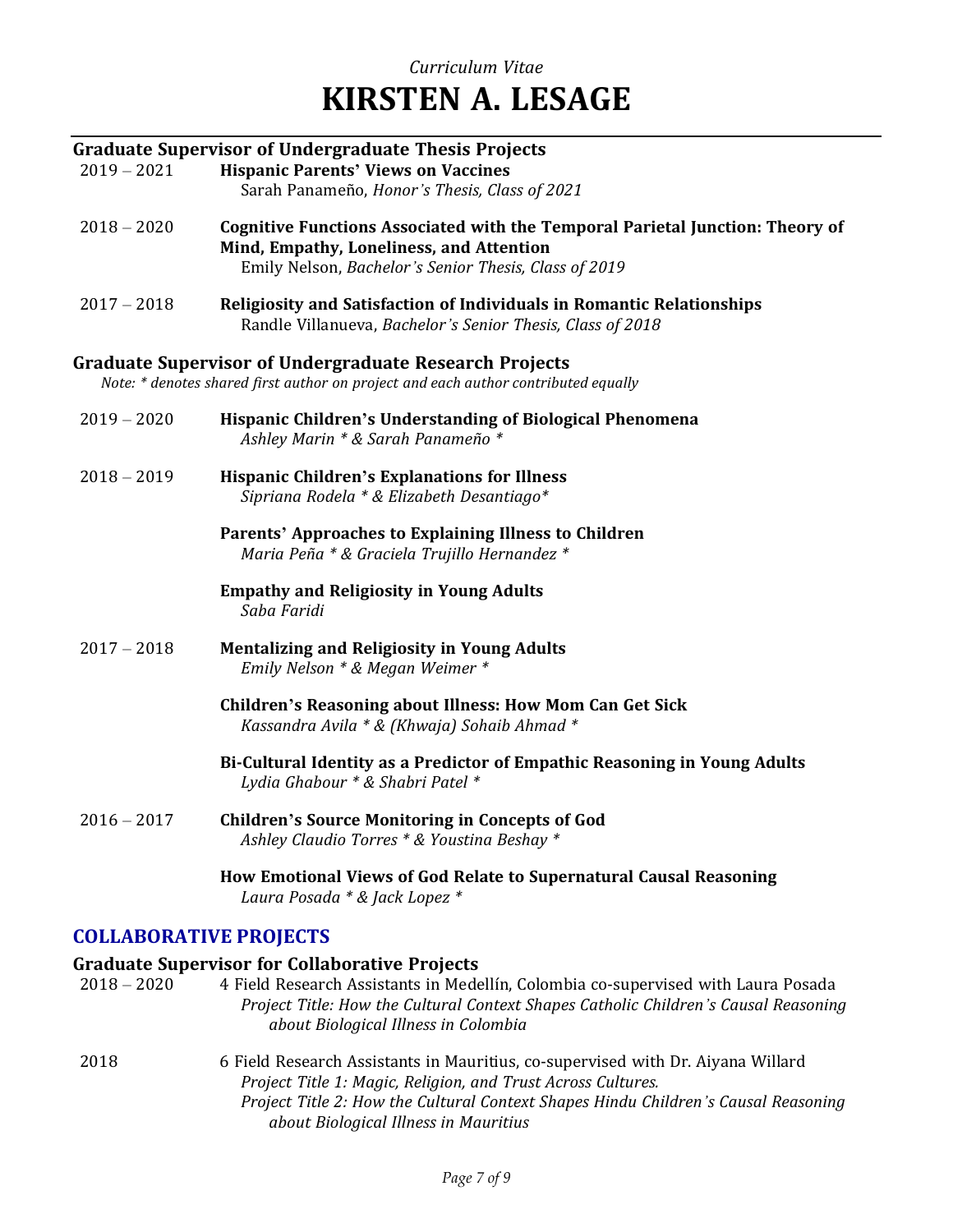## **Teaching Experience at University of California, Riverside**

Student Evaluations available upon request. All classes were at the undergrad level and on the quarter system.

### **Introductory Psychology**

| 2015, Summer | <b>Teaching Assistant</b> with Dr. Kelly Huffman-Neal |
|--------------|-------------------------------------------------------|
| 2016, Winter | <b>Teaching Assistant</b> with Dr. Rachel Wu          |
| 2018, Fall   | <b>Teaching Assistant</b> with Dr. Thomas Sy          |

### **Statistics**

Ι

2016, Summer **Teaching Assistant** and **Lab Instructor** with Fanita Tyrell

### **Research Methods**

2017, Summer **Teaching Assistant** and **Lab Instructor** with Erica Baranski

### **Technology and Human Development**

2017, Fall **Teaching Assistant** for First Year Seminar with Dr. Rebekah Richert

### **Lifespan Development**

| 2016, Fall   | <b>Teaching Assistant</b> * with Dr. Cecilia Cheung                                  |
|--------------|--------------------------------------------------------------------------------------|
|              | * Guest Lecture: Parenting styles and the effects of parenting on child development. |
| 2017, Winter | <b>Teaching Assistant</b> with Dr. Rachel Wu                                         |

### **Cognitive Development**

| 2018, Winter | <b>Teaching Assistant</b> with Dr. Rebekah Richert |
|--------------|----------------------------------------------------|
| 2019, Winter | <b>Teaching Assistant</b> with Dr. Rebekah Richert |
| 2019, Summer | <b>Instructor of Record</b>                        |

### **Introduction to Cognitive Science and Computer Programming in Python**

2018, Spring **Teaching Assistant** and **Lab Instructor** for Cognitive Psychology Seminar and Lab with Dr. Jon Willits

## **Professional & Department Service**

| $2019 - 2020$ | Graduate Student Researcher, Council on Undergraduate Research (CUR)<br>Transformations Project Funded to UCR by NSF-DUE #1625354, Departments of Psychology<br>and Biology, University of California, Riverside |
|---------------|------------------------------------------------------------------------------------------------------------------------------------------------------------------------------------------------------------------|
| 2019          | Invited Presentation on Research and Careers in Psychology (Co-Presented with Laura<br>Posada), 30 <sup>th</sup> Annual Chicano & Latinx Youth Conference, UC Riverside                                          |
| 2019          | Developer of Mentorship Program at Preconference on Religion and Spiritual<br><b>Development, Society for Research and Child Development (SRCD)</b>                                                              |
| $2018 - 2019$ | <b>Co-Developer and Co-Moderator, R'DEV (Religious and Spiritual Development) Website</b><br>and ListServ                                                                                                        |
| 2018          | Panel Member for Graduate School Workshop, Undergraduate Advising, Department of<br>Psychology, UC Riverside                                                                                                     |
| $2017 - 2019$ | <b>Graduate Student Organizer, Southern California Working Group on Culture, Cognition, and</b><br>Religion                                                                                                      |
| $2016 - 2019$ | Graduate Student Co-Representative, American Psychological Association (APA) Division                                                                                                                            |